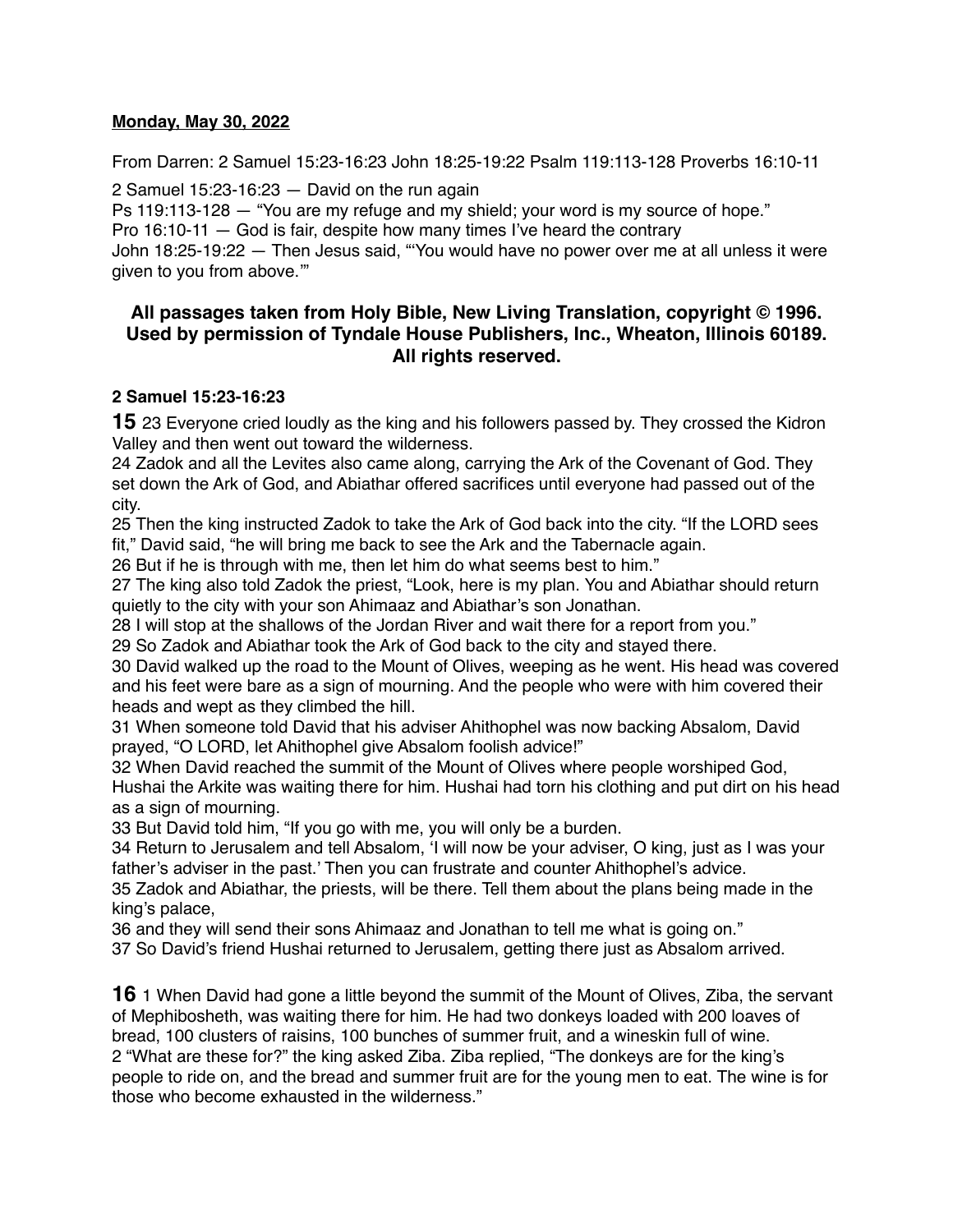3 "And where is Mephibosheth, Saul's grandson?" the king asked him. "He stayed in Jerusalem," Ziba replied. "He said, 'Today I will get back the kingdom of my grandfather Saul.'" 4 "In that case," the king told Ziba, "I give you everything Mephibosheth owns." "I bow before you," Ziba replied. "May I always be pleasing to you, my lord the king."

5 As King David came to Bahurim, a man came out of the village cursing them. It was Shimei son of Gera, from the same clan as Saul's family.

6 He threw stones at the king and the king's officers and all the mighty warriors who surrounded him.

7 "Get out of here, you murderer, you scoundrel!" he shouted at David.

8 "The LORD is paying you back for all the bloodshed in Saul's clan. You stole his throne, and now the LORD has given it to your son Absalom. At last you will taste some of your own medicine, for you are a murderer!"

9 "Why should this dead dog curse my lord the king?" Abishai son of Zeruiah demanded. "Let me go over and cut off his head!"

10 "No!" the king said. "Who asked your opinion, you sons of Zeruiah! If the LORD has told him to curse me, who are you to stop him?"

11 Then David said to Abishai and to all his servants, "My own son is trying to kill me. Doesn't this relative of Saul have even more reason to do so? Leave him alone and let him curse, for the LORD has told him to do it.

12 And perhaps the LORD will see that I am being wronged and will bless me because of these curses today."

13 So David and his men continued down the road, and Shimei kept pace with them on a nearby hillside, cursing and throwing stones and dirt at David.

14 The king and all who were with him grew weary along the way, so they rested when they reached the Jordan River.

15 Meanwhile, Absalom and all the army of Israel arrived at Jerusalem, accompanied by Ahithophel.

16 When David's friend Hushai the Arkite arrived, he went immediately to see Absalom. "Long live the king!" he exclaimed. "Long live the king!"

17 "Is this the way you treat your friend David?" Absalom asked him. "Why aren't you with him?" 18 "I'm here because I belong to the man who is chosen by the LORD and by all the men of Israel," Hushai replied.

19 "And anyway, why shouldn't I serve you? Just as I was your father's adviser, now I will be your adviser!"

20 Then Absalom turned to Ahithophel and asked him, "What should I do next?"

21 Ahithophel told him, "Go and sleep with your father's concubines, for he has left them here to look after the palace. Then all Israel will know that you have insulted your father beyond hope of reconciliation, and they will throw their support to you."

22 So they set up a tent on the palace roof where everyone could see it, and Absalom went in and had sex with his father's concubines.

23 Absalom followed Ahithophel's advice, just as David had done. For every word Ahithophel spoke seemed as wise as though it had come directly from the mouth of God.

# **Psalm 119:113-128**

**119** 113 I hate those with divided loyalties, but I love your instructions.

114 You are my refuge and my shield; your word is my source of hope.

115 Get out of my life, you evil-minded people, for I intend to obey the commands of my God. 116 LORD, sustain me as you promised, that I may live! Do not let my hope be crushed.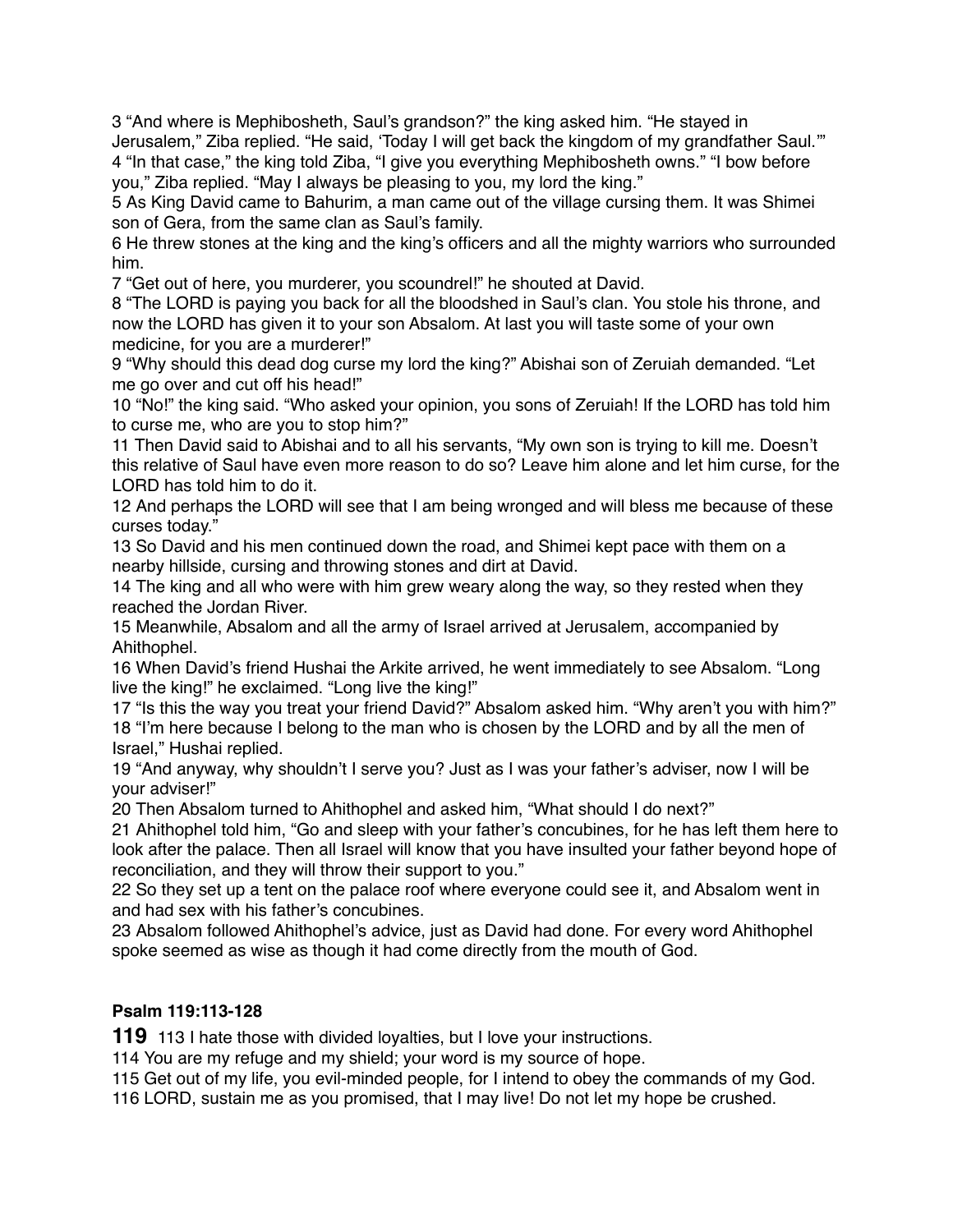Sustain me, and I will be rescued; then I will meditate continually on your decrees.

But you have rejected all who stray from your decrees. They are only fooling themselves.

 You skim off the wicked of the earth like scum; no wonder I love to obey your laws! I tremble in fear of you; I stand in awe of your regulations.

Don't leave me to the mercy of my enemies, for I have done what is just and right.

Please guarantee a blessing for me. Don't let the arrogant oppress me!

My eyes strain to see your rescue, to see the truth of your promise fulfilled.

I am your servant; deal with me in unfailing love, and teach me your decrees.

Give discernment to me, your servant; then I will understand your laws.

LORD, it is time for you to act, for these evil people have violated your instructions.

Truly, I love your commands more than gold, even the finest gold.

Each of your commandments is right. That is why I hate every false way.

## **Proverbs 16:10-11**

10 The king speaks with divine wisdom; he must never judge unfairly. The LORD demands accurate scales and balances; he sets the standards for fairness.

**John 18:25-19:22**

25 Meanwhile, as Simon Peter was standing by the fire warming himself, they asked him again, "You're not one of his disciples, are you?" He denied it, saying, "No, I am not."

 But one of the household slaves of the high priest, a relative of the man whose ear Peter had cut off, asked, "Didn't I see you out there in the olive grove with Jesus?"

Again Peter denied it. And immediately a rooster crowed.

 Jesus' trial before Caiaphas ended in the early hours of the morning. Then he was taken to the headquarters of the Roman governor. His accusers didn't go inside because it would defile them, and they wouldn't be allowed to celebrate the Passover.

 So Pilate, the governor, went out to them and asked, "What is your charge against this man?"

"We wouldn't have handed him over to you if he weren't a criminal!" they retorted.

 "Then take him away and judge him by your own law," Pilate told them. "Only the Romans are permitted to execute someone," the Jewish leaders replied.

(This fulfilled Jesus' prediction about the way he would die. )

 Then Pilate went back into his headquarters and called for Jesus to be brought to him. "Are you the king of the Jews?" he asked him.

Jesus replied, "Is this your own question, or did others tell you about me?"

 "Am I a Jew?" Pilate retorted. "Your own people and their leading priests brought you to me for trial. Why? What have you done?"

 Jesus answered, "My Kingdom is not an earthly kingdom. If it were, my followers would fight to keep me from being handed over to the Jewish leaders. But my Kingdom is not of this world." Pilate said, "So you are a king?" Jesus responded, "You say I am a king. Actually, I was born and came into the world to testify to the truth. All who love the truth recognize that what I say is true."

 "What is truth?" Pilate asked. Then he went out again to the people and told them, "He is not guilty of any crime.

 But you have a custom of asking me to release one prisoner each year at Passover. Would you like me to release this 'King of the Jews'?"